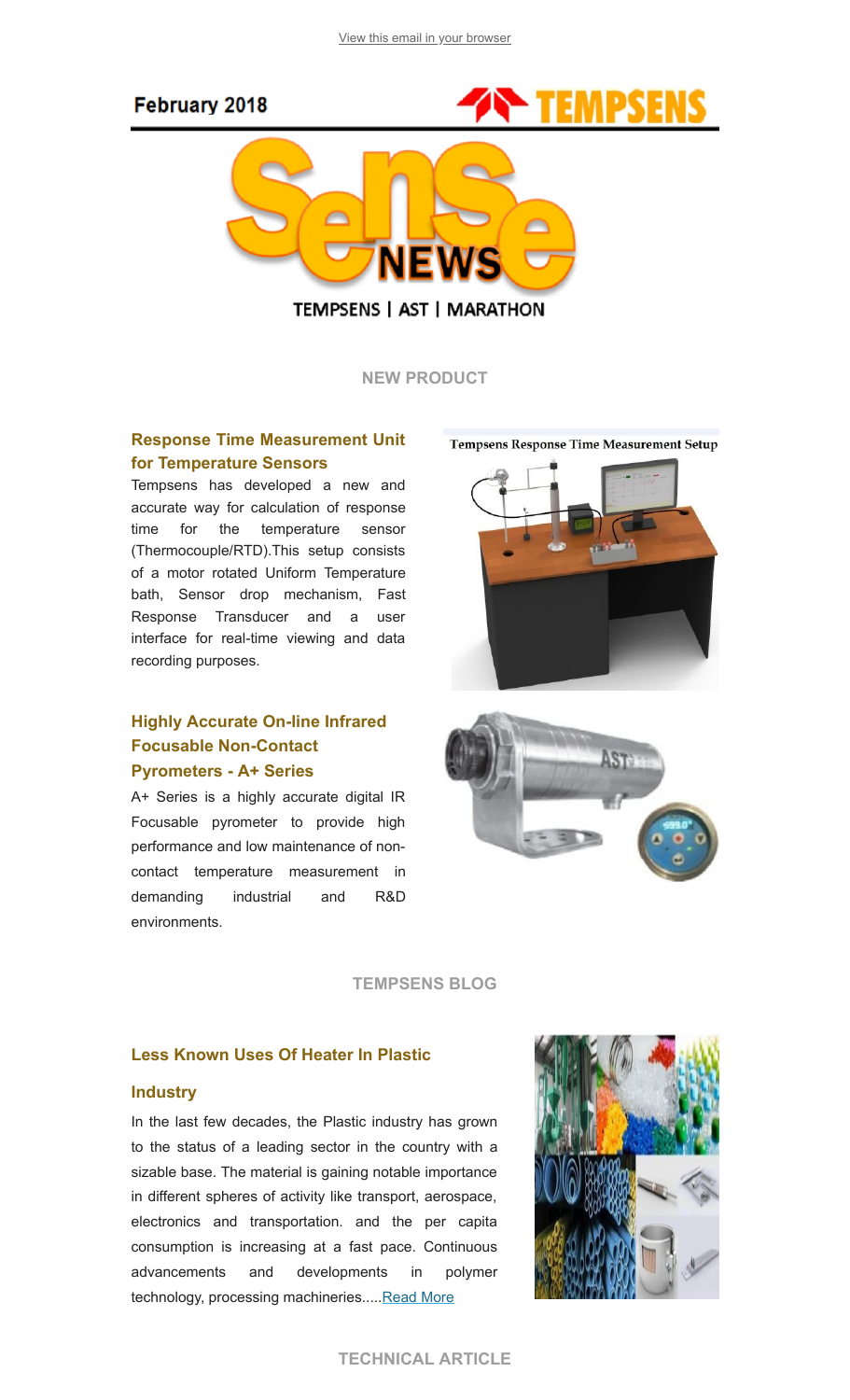#### Tri-Axial Cable

Tri-Axial Cable is a mineral insulated coaxial cable. Tri-Axial Mineral Insulated (MI) cables are typically used within the reactor core. Tri-Axial Cable operates in high neutron flux fields and at temperatures of up to 700 ºC whilst maintaining a high insulation resistance. At their typical operating temperature of 550 ºC, the insulation is better than 3x10-9 amps per meter..... Read More



### VENDOR REGISTRATION

Tempsens had received Registration as an approved vendor for LT Power & Control Cables from CIDCO (City and Industrial Development Corporation) of Maharashtra.

Tempsens has been approved for LT XLPE fire survival cable in BHARAT HEAVY ELECTRICALS LIMITED (BHEL), NOIDA.



## NEW VIDEO

The only " Integrated temperature sensor plant" in the world... Integrated Temperature Sensor Integrated Temperature Sensor Plant Plant YOUTUBE.COM  $\phi$  Share **心** Like C Comment

## TRAINING & DEVELOPMENT

Tempsens has organizing Communication training for Sales Team by Mr. P. P. Bhattacharya (DGM – Tempsens)



#### EXHIBITIONS



From 7th to 12th February 2018 at Gandhinagar.



Hi-Tech Expo 2018 From 15th & 16th February 2018 at Agra.